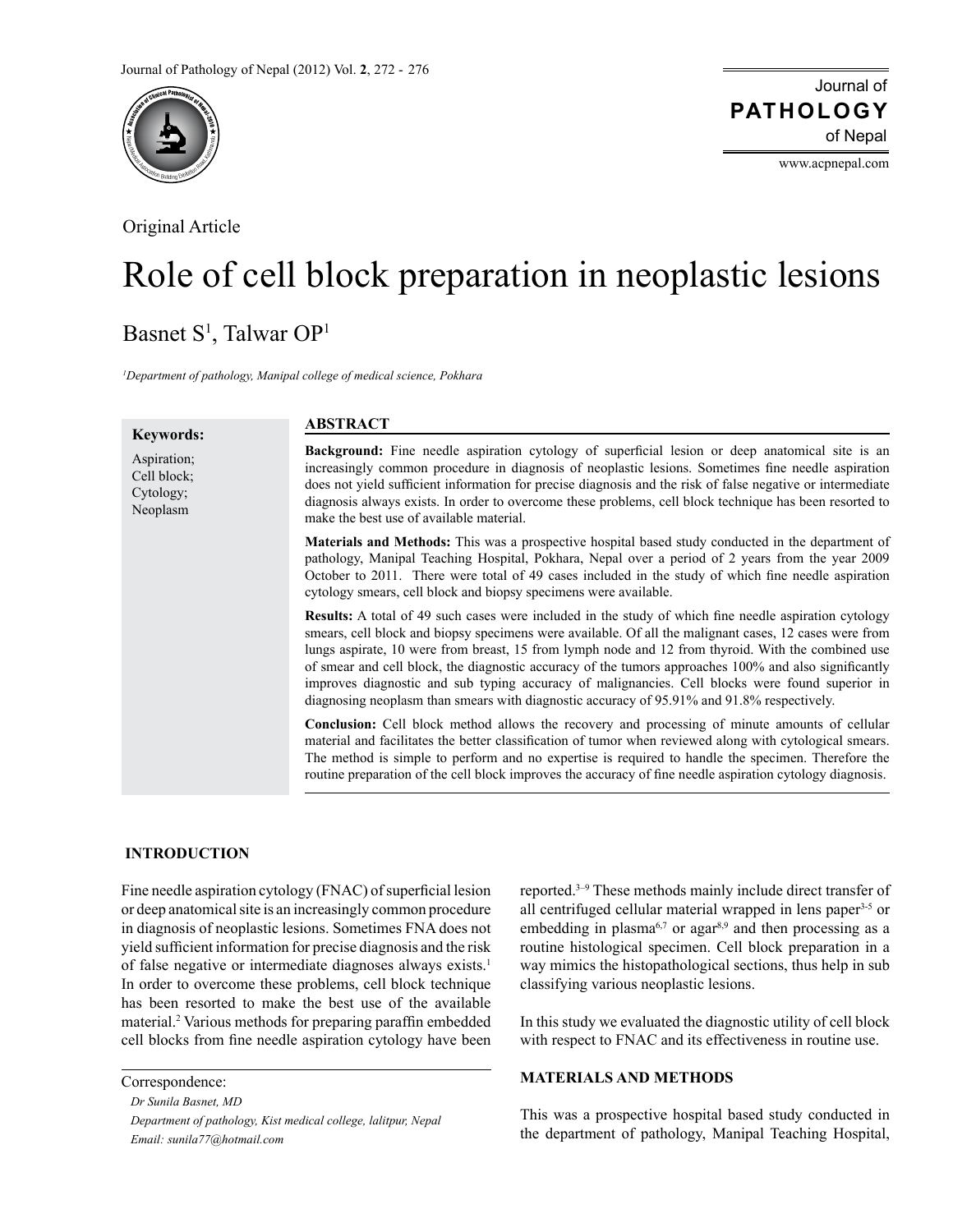Pokhara, Nepal over a period of 2 years from the year 2009 October to 2011. All the patients who were suspected or diagnosed as cases of malignancy in FNA smears obtained from breast, thyroid lung and lymph node were included.

FNAC was performed using 23 gauge needle attached to the 10ml disposable syringe under aseptic condition. Smears were made, air dried for Leishman stain or immediately alcohol fixed in 95% ethyl alcohol for Papanicolaou stain wherever needed. For cell block analysis, the remaining material in the aspirating syringe was pushed in the test tube and centrifuged at 2500/rpm for 10 minutes. The formed cell button was allowed to fix in 10% formalin overnight.10 Then the cell button was processed as routine biopsy specimen and stained with hematoxylin and eosin (HE) staining. The data was analyzed using Z test. The Z test was used to examine the association between different variable. A p-value of <0.05 was used to establish statistical significance.

### **RESULTS**

A total of 49 such cases were included in the study of which FNAC smears, cell block and biopsy specimens were available. Of all the malignant cases, 12 cases were from lungs aspirate, 10 were from breast, 15 from lymph nodes and 12 from thyroids.

The age of the patients ranged from 15 years to 85 years with a mean of 55.8 years.

Out of 12 cases of lung cancer, in FNAC, 7/12 cases were diagnosed as adenocarcinoma of lung and 5/12 cases were diagnosed as squamous cell carcinoma (SQC) where as in cell block 6/12 cases were diagnosed as adenocarcinoma and 5 cases were diagnosed as SQC and 1/12 case was diagnosed as adenosquamous carcinoma. The comparison between FNAC findings and cell block findings are shown in Table 1.

A total of 10 cases of breast cancer were enrolled in the study. In FNAC of 3/10 cases were diagnosed as suspicious for malignancy. These 3 cases were later confirmed as invasive ductal carcinoma (IDC) in cell block preparation. 5/10 cases were diagnosed as IDC and 1/10 case was diagnosed as metastatic malignant melanoma to breast in both FNAC and cell block preparation. One case of metastatic adenocarcinoma in FNAC was later diagnosed as IDC in both cell block and histopathology. The cell block sections of the cases diagnosed as IDC showed tumor cells singly scattered and in occasional acinar pattern. The cells were pleomorphic with high N/C ratio, coarse chromatin and prominent nucleoli (fig.1). The FNAC smear diagnosed as metastatic malignant melanoma showed several singly scattered melanophages along with occasional clusters of atypical cell .The cell block section of same case showed several malignant melanoma cells, melanophages and areas of spindle cells arranged in fascicles (fig.2). Table 2 shows the comparison between FNAC diagnosis, cell block diagnosis and histopathology diagnosis in breast lesions.

There were a total 15 cases of cell block sections prepared from patients who were diagnosed as malignancy in FNAC. In the cell block section of all the aspirates 4/15 was positive for metastatic adenocarcinoma, another 5/15 lymphnodes were positive for metastatic SQC, 1/15 was positive for metastatic melanoma and 3/15 were suspicious of non-hodgkin lymphoma (NHL). Two cases of Hodgkin lymphoma in FNAC and biopsy specimen were inconclusive because of inadequate material. Comparison between FNAC findings, Cell block diagnosis and histopathology diagnosis are given in Table 3.

In the cell block sections of Non Hodgkin lymphoma showed monotonous population of immature large lymphoid cells.

| Table 1: Comparision of diagnosis by cell block with the |
|----------------------------------------------------------|
| smear of fine needle aspiration cytology in lung         |

| <b>Diagnosis</b>        | <b>FNAC</b><br><b>Diagnosis</b> | <b>Cell-Block</b><br><b>Diagnosis</b> |
|-------------------------|---------------------------------|---------------------------------------|
| Adenocarcinoma          |                                 |                                       |
| SOC                     |                                 |                                       |
| Adenosquamous carcinoma |                                 |                                       |
| <b>Total</b>            |                                 |                                       |

**Table 2: Comparison between FNAC diagnosis, cell block diagnosis and histopathology diagnosis in breast lesion.** 

| <b>Diagnosis</b>                 | diagnosis diagnosis | FNAC Cell-Block Histopathology<br><b>Diagnosis</b> |
|----------------------------------|---------------------|----------------------------------------------------|
| Suspicious for<br>malignancy     |                     |                                                    |
| Adenocarcinoma                   |                     |                                                    |
| Metastatic<br>adenocarcinoma     |                     |                                                    |
| Metastatic malignant<br>melanoma |                     |                                                    |
| <b>Total</b>                     |                     |                                                    |

| Table 3: Comparison of diagnosis by cell block, FNAC and |  |  |
|----------------------------------------------------------|--|--|
| biopsy in lymph node                                     |  |  |

| <b>Diagnosis</b>                      | diagnosis diagnosis | FNAC Cell-Block Histopathology<br><b>Diagnosis</b> |
|---------------------------------------|---------------------|----------------------------------------------------|
| Metastatic squamous<br>cell carcinoma |                     |                                                    |
| Metastatic<br>Adenocarcinoma          |                     |                                                    |
| Metastatic Malignant<br>Melanoma      |                     |                                                    |
| Hodgkin Lymphoma                      |                     |                                                    |
| Non-Hodgkin<br>Lymphoma               |                     |                                                    |
| <b>Total</b>                          |                     |                                                    |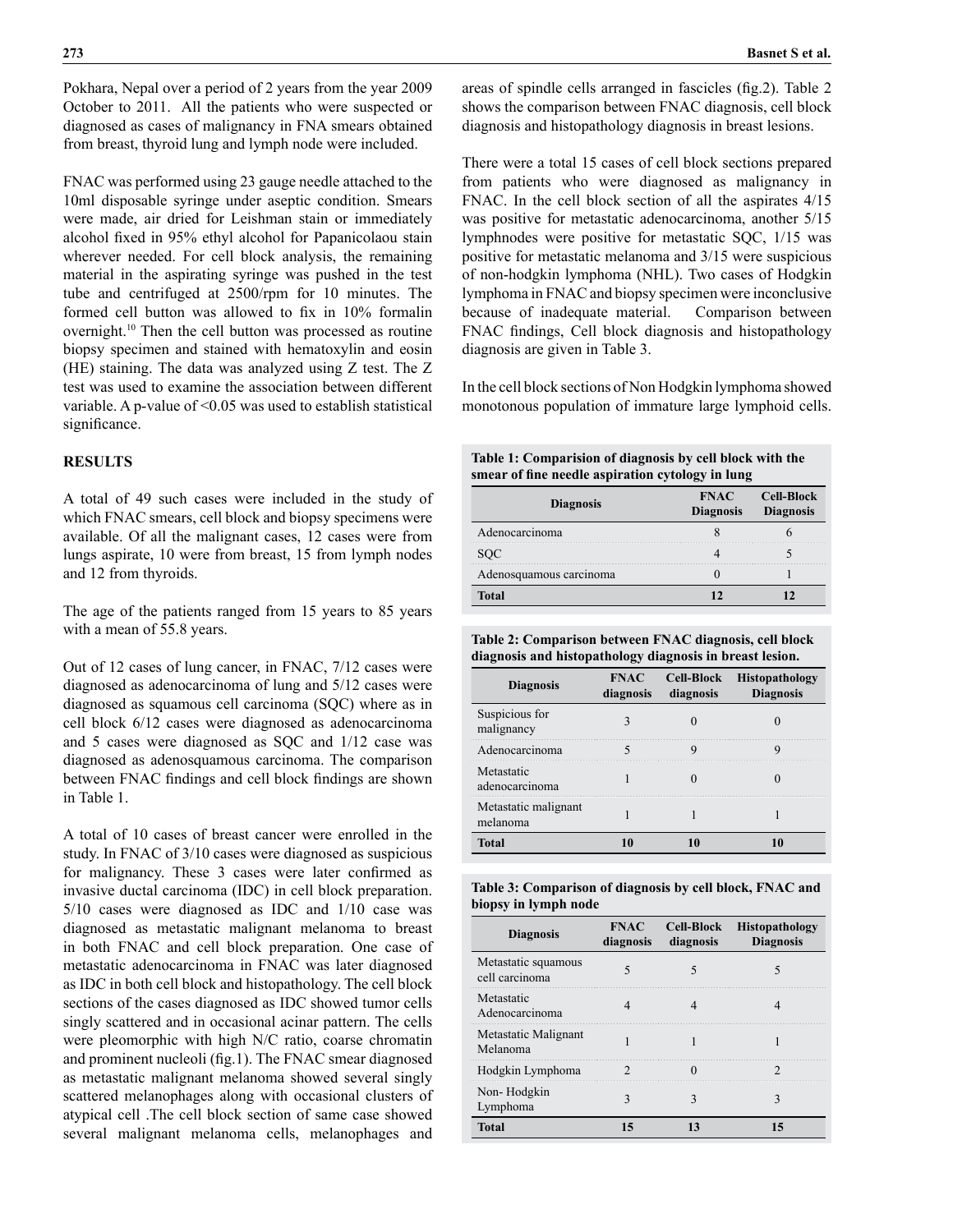**Table 4: Comparison between findings in FNAC, cell block and histopathology in thyroid lesion**

| <b>Diagnosis</b>     | diagnosis | <b>FNAC</b> Cell-Block<br>diagnosis | <b>Diagnosis</b> |
|----------------------|-----------|-------------------------------------|------------------|
| Papillary Carcinoma  |           |                                     |                  |
| Follicular neoplasm  |           |                                     |                  |
| Follicular adenoma   |           |                                     |                  |
| Follicular carcinoma |           |                                     |                  |
| Anaplastic Carcinoma |           |                                     |                  |
| Total                |           |                                     |                  |

**Table No 5: Comparison study between Cell Block and FNAC**

| SITES(n)                           | <b>Cell Block</b> | <b>FNAC</b>  | <b>Z-Value</b> | P value |
|------------------------------------|-------------------|--------------|----------------|---------|
| Lung $(12 \text{ cases})$          | $12(100\%)$       | $10(83.3\%)$ | 147            | >0.05   |
| Breast (10 cases)                  | $10(100\%)$       | $8(80\%)$    | 149            | >0.05   |
| Lymph Node<br>$(15 \text{ cases})$ | 13(86.67%)        | $15(100\%)$  | 147            | >0.05   |
| Thyroid<br>12 cases)               | $12(100\%)$       | $12(100\%)$  | ΝA             | ΝA      |
| TOTAL (49 cases)                   | 47(95.91%)        | 45 (91.8%)   | 1 47           |         |

To make a diagnosis of NHL and to subclassify it in the cell block alone was not possible so diagnosis of suspicious for NHL was made and which later was confirmed by the histopathology as NHL.

There were a total of 12 cases of cell blocks prepared from suspected neoplastic thyroid lesions. 8/12 cases were diagnosed as papillary carcinoma, 2/11 cases were anaplastic carcinoma and 2/11 was diagnosed as follicular neoplasm. One case of follicular neoplasm turned out to be follicular adenoma where as other one follicular carcinoma in histopathology diagnosis. The cell block section findings of all the cases corroborated with the findings of FNAC diagnosis. The findings of FNAC, cell block and biopsy in thyroid lesions are shown in Table 4.

The cell block findings of the case diagnosed as papillary carcinoma showed fragments of tumor cells arranged in papillaroid pattern with distinct nuclear features. The malignant cells showed moderate amount of pleomorphism, high N/C ratio, anisonucleosis, moderate amount of cytoplasm and nuclear overlapping. The cells showed Orphan-Annie eye appearance with nuclear pseudoinclusion and nuclear grooving. (fig. 3).

In the present studies of breast, cell blocks were more specific with high diagnostic accuracy of 10 (100%) and smears of 8 (80%). Cell block revealed a better diagnostic accuracy than the smear.

In our study of lymphnode, the diagnostic accuracy of the cell block was 13(86.67%) and FNAC was 15(100%). In this case the diagnostic accuracy was higher in smear as due to the inconclusive diagnosis of lymphoma as to diagnose lymphoma and subclassify it in the cell block was impossible.

In our present study of thyroid, cell block diagnostic accuracy was 12(100%) and FNAC also had the similar accuracy rate of 12(100%). With the combined use of smear and cell block, the diagnostic accuracy of the tumors approaches 100% and also significantly improves diagnostic and sub typing accuracy of malignancies.

### **DISCUSSION**

FNAC is a simple, safe and reliable, although diagnostic failure rate can be as high as 45% in FNAC.<sup>11</sup> An inconclusive diagnosis on FNAC may be due to poor spreading, air drying artifact and presence of thick tissue fragments despite aspiration of adequate material.<sup>12-14</sup> Different methods of cell block preparation have been reported.15,16

Musso C et al has described an easy one step method of cell block preparation after fine needle aspiration. The results demonstrated that the amount and quality of material obtained in the cotton wool tip is similar to that in the traditional cell block obtained from the pellet after centrifugation of aspirated fluid.<sup>17</sup>

In our study we used 10% buffered formalin as a fixative for the cell block .Wide range of histologic fixatives have been used for cell blocks, primarily buffered formalin, neutral buffered formaldehyde solution, Bouin's solution, picric acid fixative, carnoy fixative and ethanol.<sup>1,3,18</sup>

Brown et al,<sup>4</sup> studied 84 FNAs and revealed 55 malignancies with cytology alone but further 9 malignancies were diagnosed with aid of cell block.

There were total 12 cases of CT-guided lung aspirates of patients ranging from 55-85 years of age. Among the 12 cases included in our study, the smears and cell blocks finding were corroboratory in 10 cases (83%) and varied in 2 cases  $(13%)$  which corroborated with other study.<sup>5</sup> Leung and Bedard et al found that all cases with adequate material could be diagnosed on a cell block preparation.<sup>16</sup>

In our comparison study of FNAC and cell block of lung aspirates, 2 cases showed improvement in diagnosis after the cell block was examined. One case that was diagnosed as adenocarcinoma on the smear, the cell block diagnosis was adenosquamous carcinoma. Another one case that was diagnosed as adenocarcinoma on the smear was diagnosed as SQC on the cell block.

In the present study , the diagnostic accuracy and specificity were high in cell block in comparison to the smear ranging from 83% in the smear and 100% in the cell block with Zvalue of 1.47 and P-value  $> 0.05$ . In this study, simultaneous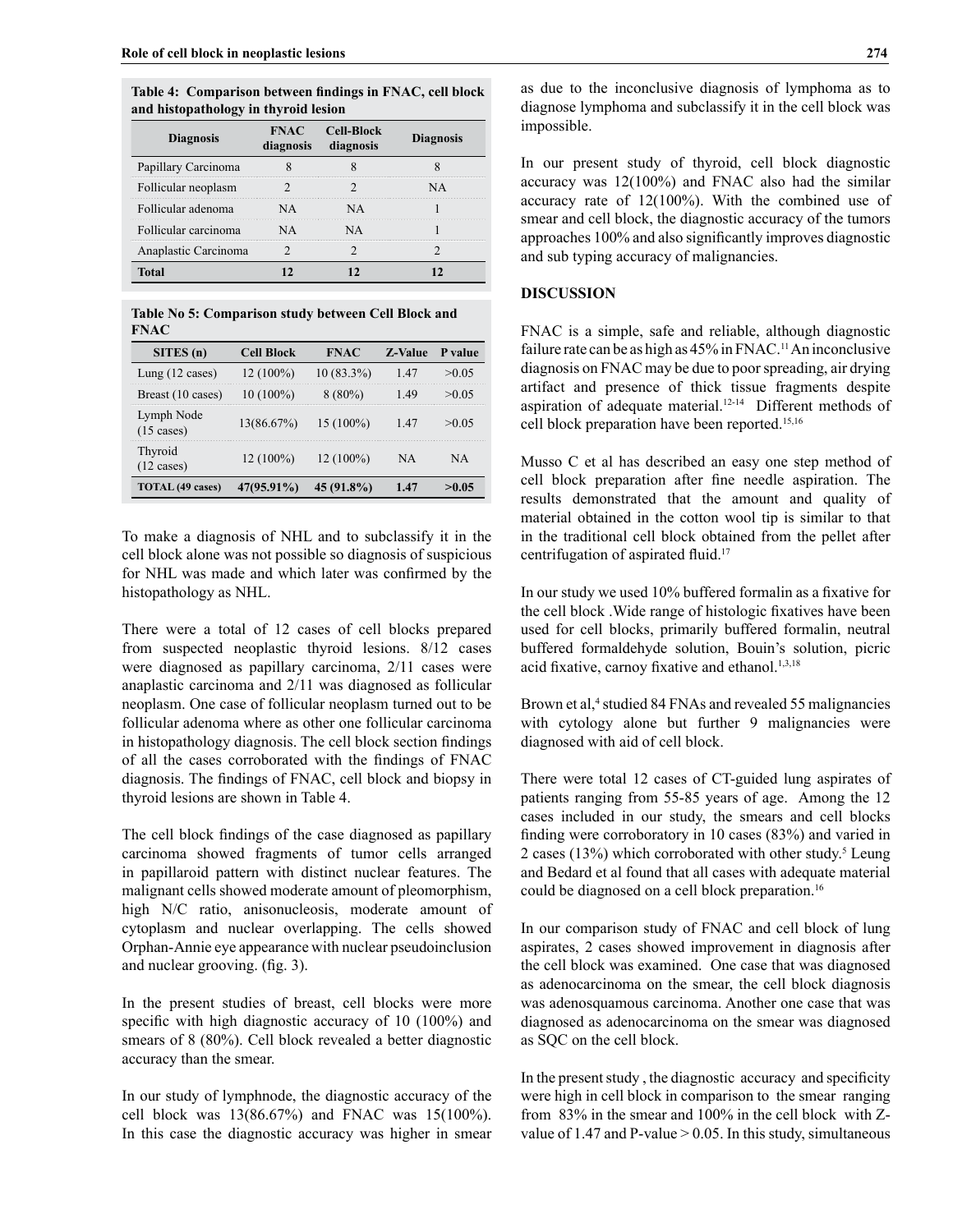use of cell block technique and smear examination increased the diagnostic accuracy but was statistically insignificant only due to the small sample size of the study.

The aspirated material can be processed not only for cytology but also for cell block and when use of smears and cell block is combined, diagnostic accuracy can be increased to around 90%.19

One of the benefits of combining cell blocks with smears is the ability to see the histologic correlates of cytologic findings. Some cytologic criteria cannot be translated into histologic criteria so complementary nature of cell blocks and smears would help avoid the pitfalls of using either cytology or histology alone.<sup>20</sup>

FNA of breast carcinoma provides highly cellular material that is representative of the tumor. We studied a total of 10 cases of carcinoma breast. In our study, FNAC of 3 cases (30%) was diagnosed as suspicious for malignancy, 5 cases (50%) were diagnosed as invasive ductal carcinoma, and 1 case (10%) was of metastatic malignant melanoma. Three cases diagnosed as suspicious for malignancy in the smears, the cell block showed infiltrating ductal carcinoma.

In our study smear along with the cell blocks were diagnostic in 70 % of the cases and cell block alone. In a study done by Arisio et al reported that the cell blocks improve sensitivity of breast FNAs and strongly reduce false-negative results.21

In the present study, out of 10 cases of breast lesions, cell blocks were more specific with high diagnostic accuracy of 10 (100%) and 8 (80%) in the smears.

We studied a total of 15 cases of patients who presented with enlarged cervical, axillary and inguinal lymphnodes. Among these 15 cases, 5 cases (33%) were of metastatic SQC, 4 cases (27%) of metastatic adenocarcinoma, and 5 cases (33%) of lymphoma and 1 case (7%) of metastatic malignant melanoma.

In present study, cases which were cytologically diagnosed as Hodgkin's lymphoma, cell blocks were non contributory due to inadequate material and hence histopathology subsequently confirmed the diagnosis.

In our study there were a total of 12 cases of cell blocks prepared from patients with suspected neoplastic lesions of thyroid. Out of which 8 cases (67%) were papillary carcinoma, 2 (16%) cases of anaplastic carcinoma and 2 (17%) case of follicular neoplasm.

Cases which were diagnosed as papillary carcinoma on FNAC smears were also diagnosed as same on cell block. In our study of thyroid, the diagnostic accuracy of the cell blocks and smears both were 12(100%). In our study we had 2 cases (16%) of follicular neoplasm. One case had



*Figure 1: Cell block preparation of breast aspirate showing neoplastic cells with pleomorphism, high nucleo-cytoplasmic ratio and hyperchromatic nuclei, Invasive ductal carcinoma. (HE stain, X400)* 



*Figure 2: Cell block preparation of breast aspirate showing tumor cells with intracytoplasmic melanin pigment, Metastatic melanoma to breast (HE stain, X400).*



*Figure 3: Cell block preparation of thyroid aspirate showing papillary fragments with optically clear tumor cells, Papillary carcinoma thyroid (HE stain, X400).*

histological correlation which was diagnosed as follicular carcinoma.

In the present study, of the total 49 cases of FNAC confirmed neoplastic lesions, 47(95.91%) cases were found to be positive by cell block method. The present study thus has an accuracy of 95.91%.

In our study, the cell blocks were found superior in diagnosing neoplasm than cell block with diagnostic accuracy of 95.91% and 91.8% respectively. But the present study, in relation to the specificity and sensitivity of the cell